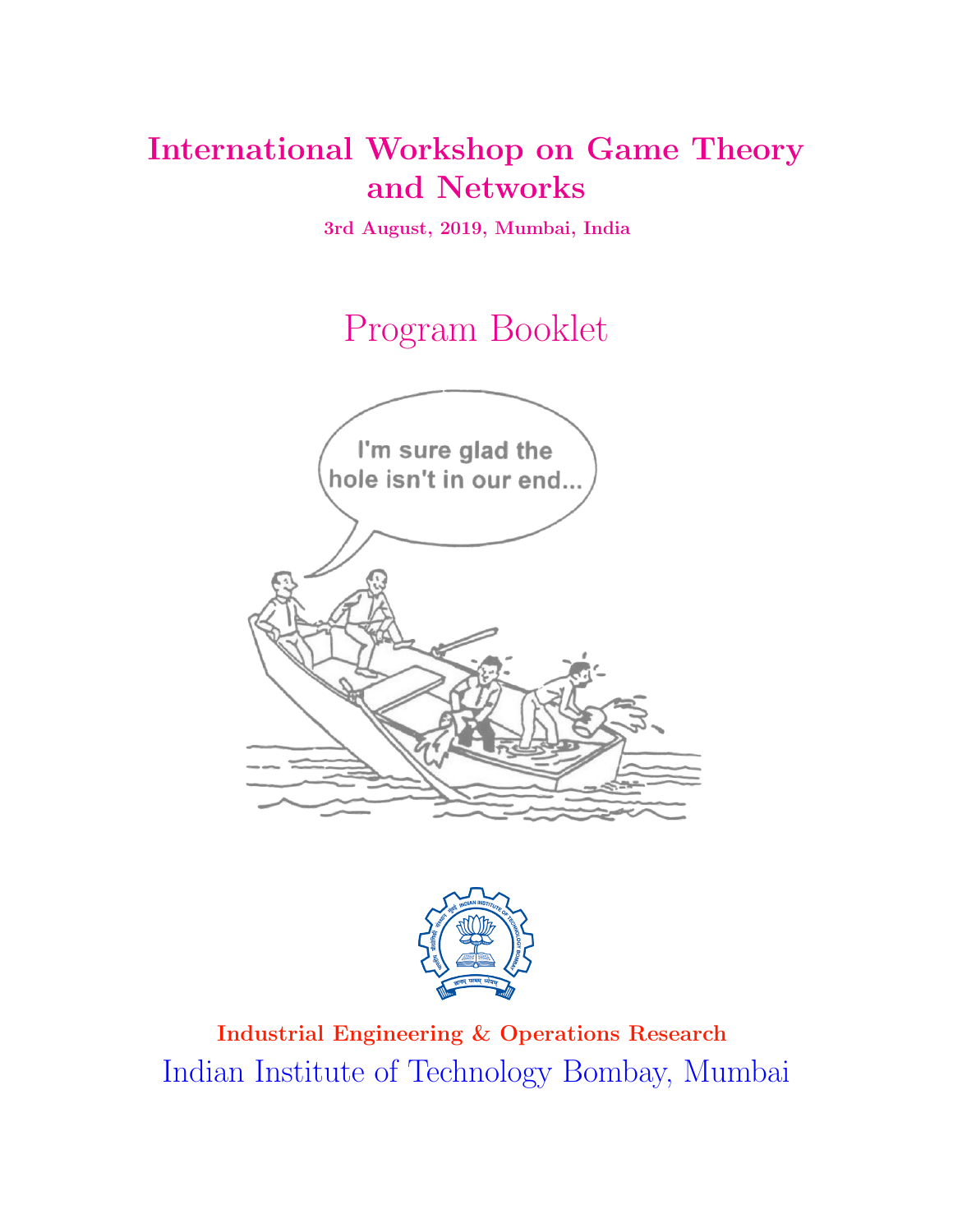# 1 Program Schedule

| Session Chair   |                 | Speaker                            |
|-----------------|-----------------|------------------------------------|
| K. Narayanan    | $9.30 - 10.15$  | Kaushik Basu                       |
|                 | $10:15 - 11.00$ | Saptarshi Ghosh                    |
|                 | $11:00 - 11.30$ | * Arko Chatterjee                  |
| N Hemachandra   | $11:30 - 12.15$ | Jaideep Roy                        |
|                 | $12:15 - 13.00$ | Sudipta Sarangi                    |
| Lunch Break     |                 |                                    |
| Saptarshi Ghosh | $14:00 - 14.45$ | Jayakrishnan Nair                  |
|                 | $14:45 - 15.30$ | Surajit Borkotokey / Rajnish Kumar |
| Shubhro Sarkar  | $15:45 - 16.30$ | Alexandre Reiffers                 |
|                 | $16:30 - 17:15$ | Diganta Mukherjee                  |
|                 | $17:15 - 18:00$ | Ankur Kulkarni                     |

\* Tea Break and problem discussion by Arko Chatterjee. Another Tea Break at 15.30. All the sessions take place in the Lecture Hall LC201.

# Abstracts of Talks

#### Kaushik Basu

# The Samaritan's Curse: The Challenge of Group Morality

The paper uses elementary game theory to examine a question that philosophers have discussed at length, namely, when a group behaves badly, how do you apportion responsibility for such behavior?

# Surajit Borkotokey / Rajnish Kumar

# Group Contributions in TU-games : A class of k-lateral Shapley values

In this paper we introduce the notion of group contributions in TU-games and propose a new class of values which we call the class of k-lateral Shapley values. Most of the values for TU-games implicitly assume that players are independent in deciding to leave or join a coalition. However, in many real life situations players are bound by the decisions taken by their peers. This leads to the idea of group contributions where we consider the marginality of groups upto a certain size. We show that group contributions can play an important role in determining players' shares in the total resource they generate. The proposed value has the flavor of egalitarianism within group contributions. We provide two characterizations of our value.

#### Saptarshi Ghosh

# Extraction versus aggregation of information in committees under expert persuasion

We analyze flow of information in non-deliberating majoritarian committees when members with private signals can be strategically persuaded by a biased and informed expert. We characterize the extent to which information from the expert can be extracted, and the degree of aggregation of the private signals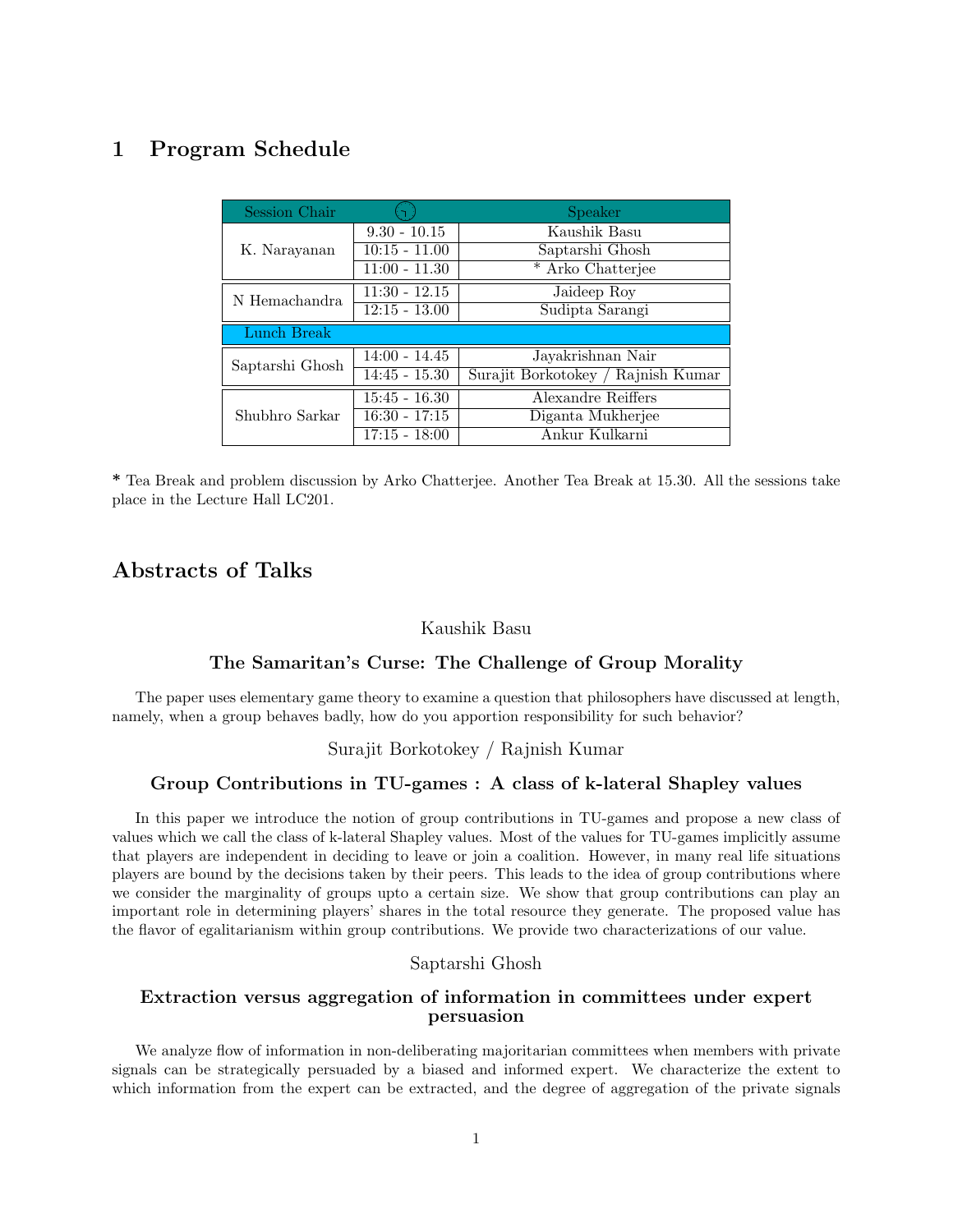of the committee members. Our analysis also sheds light on the optimal size of the committee under such persuasion. We find that when the bias of the persuading expert is small, the optimal size is one; when it is intermediate, the optimal size increases monotonically in the precision of members' private information; when it is large this relation is non-monotonic. However the optimal committee-size never exceeds five. We also show that biased persuasion typically hurts a larger committee more severely. These results provide important implications on issues like universal enfranchisement, role of expert commentary in a democracy or size of governing boards in firms.

#### Ankur Kulkarni

# The Essentialness of the Free-rider in Games on Networks of Strategic Substitutes

Abstract: A game on a network involves a graph G with a player on each node of the graph. We consider the games of strategic substitutes introduced by Bramoulle and Kranton where each player makes a scalar effort and the benefit obtained by the player is a function of his own effort and the total effort of his neighbours. Games like these have a wide variety of equilibria, making their use for predictive purposes extremely challenging. Despite this we show that certain aggregate measures on the set of all equilibria can be ascertained by only looking at the underlying structure of the graph. In particular, we show that certain specific maximum independent sets in G capture the weighted aggregate effort and welfare, significantly reducing the problem of a social planner or principal. Moreover, we find counter-intuitive results that show that free-riding is essential for maximum total effort, and direct attempts at reducing free-riding are bound to fail.

# Diganta Mukherjee

#### Mixed Membership Stochastic Blockmodel for Multiplex networks

Stochastic Blockmodels are one of the most popular Random Graph models used in modelling Social Networks. It assumes the existence of a latent community structure and the probability of edge formation depends only on the community (cluster) membership of the nodes being connected. The latent stochastic blockmodel suffers from a limitation that each object can only belong to one cluster, or in other words, play a single latent role. In real life, it is not uncommon to encounter more intriguing data on entities that are multi-faceted. For example, when a protein or a social actor interacts with different partners, different functional or social contexts may apply and thus the protein or the actor may be acting according to different latent roles they can possibly play. The class of mixed membership model associates each unit of observation with multiple clusters rather than a single cluster, via a membership probability-like vector. The concurrent membership of a data in different clusters can capture its different aspects, such as different underlying topics for words constituting each document.

The mixed membership formalism is a particularly natural idea for relational data, where the objects can bear multiple latent roles or cluster memberships that influence their relationships to others. Airoldi et al., 2008 introduced the Mixed Membership Stochastic Blockmodel which allows nodes to belong to multiple clusters depending on the type of interaction. In this paper, we extend the Mixed Membership Stochastic Block Model to a multigraph by representing dependence structure between network views through a Multivariate Bernoulli likelihood, providing a representation of between-view association. We apply it on real world data-sets to carry out inference. We study asymptotic efficiency by providing empirical (simulation-based) guarantees.

# Jayakrishnan Nair

#### Sharing within limits: Partial resource pooling in loss systems

Fragmentation of expensive resources, e.g., spectrum for wireless services, between providers can introduce inefficiencies in resource utilisation and worsen overall system performance. In such cases, resource pooling between independent service providers can be used to improve performance. However, for providers to agree to pool their resources, the arrangement has to be mutually beneficial. The traditional notion of resource